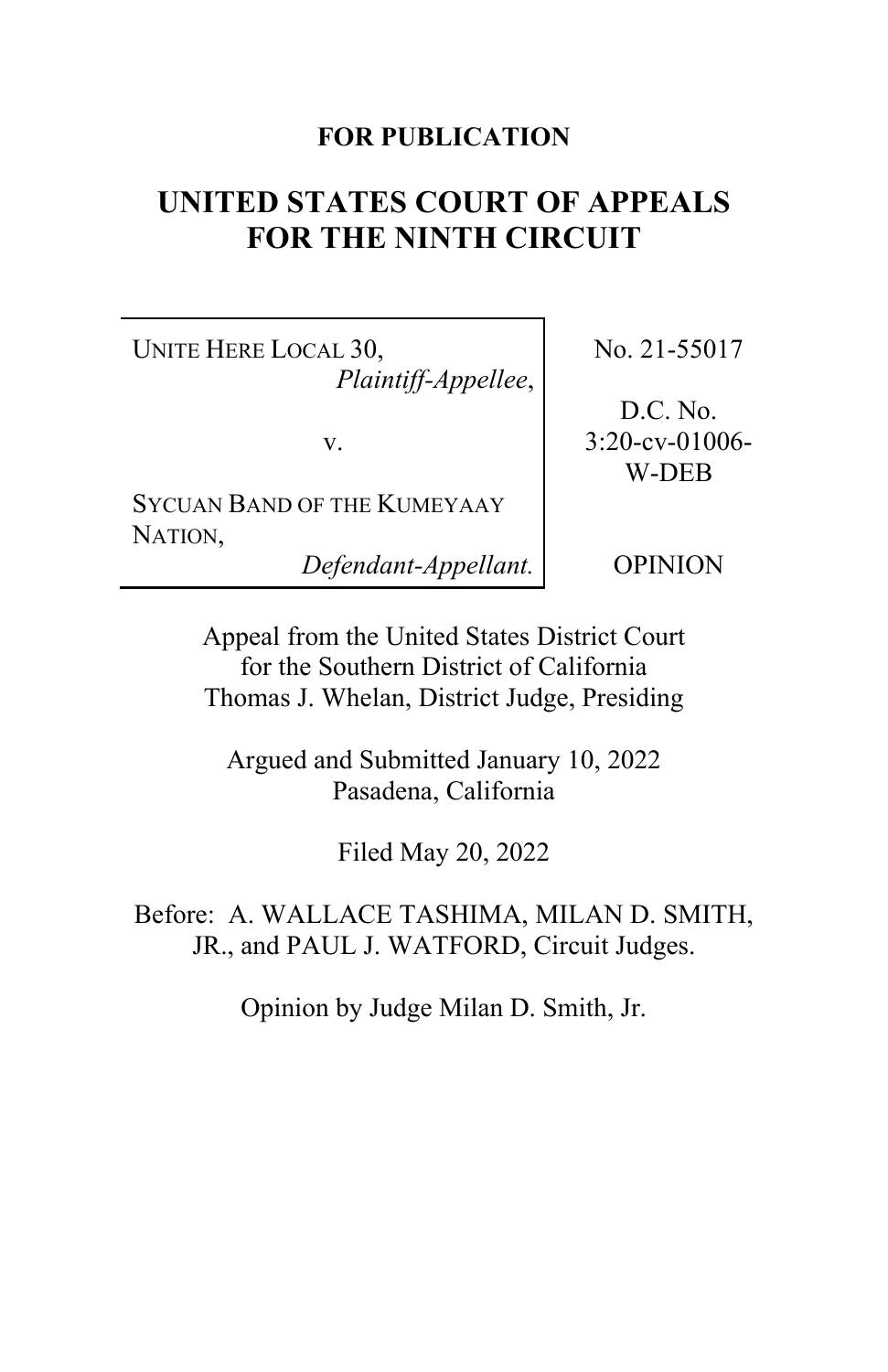# **SUMMARY[\\*](#page-1-0)**

## **Labor Law / Arbitration / Indian Gaming Regulatory Act**

The panel affirmed the district court's judgment on the pleadings in favor of labor union Unite Here Local 30 and the district court's dismissal of a counterclaim brought by the Sycuan Band of the Kumeyaay Nation, a federally recognized Indian tribe.

The union brought suit to compel arbitration of its allegation that Sycuan violated the labor provisions of the parties' contract respecting the operation of a casino. Sycuan opposed arbitration principally because it believed that federal labor law preempted its contract with the State of California that had required it to enter into the contract with Unite Here. In its counterclaim, Sycuan sought a declaratory judgment that federal law preempted the labor organizing provisions of its contract with California, a gaming compact governed by the Indian Gaming Regulatory Act. These provisions required Sycuan to adopt and maintain a Tribal Labor Relations Ordinance (TLRO), which set forth the parties' agreement about specific labor rights for casino employees and included an arbitration provision. Unite Here alleged that Sycuan violated the TLRO by refusing the union's demands regarding its intention to organize the casino employees.

The panel held that the district court had original jurisdiction over Unite Here's claims pursuant to 28 U.S.C.

<span id="page-1-0"></span>**<sup>\*</sup>** This summary constitutes no part of the opinion of the court. It has been prepared by court staff for the convenience of the reader.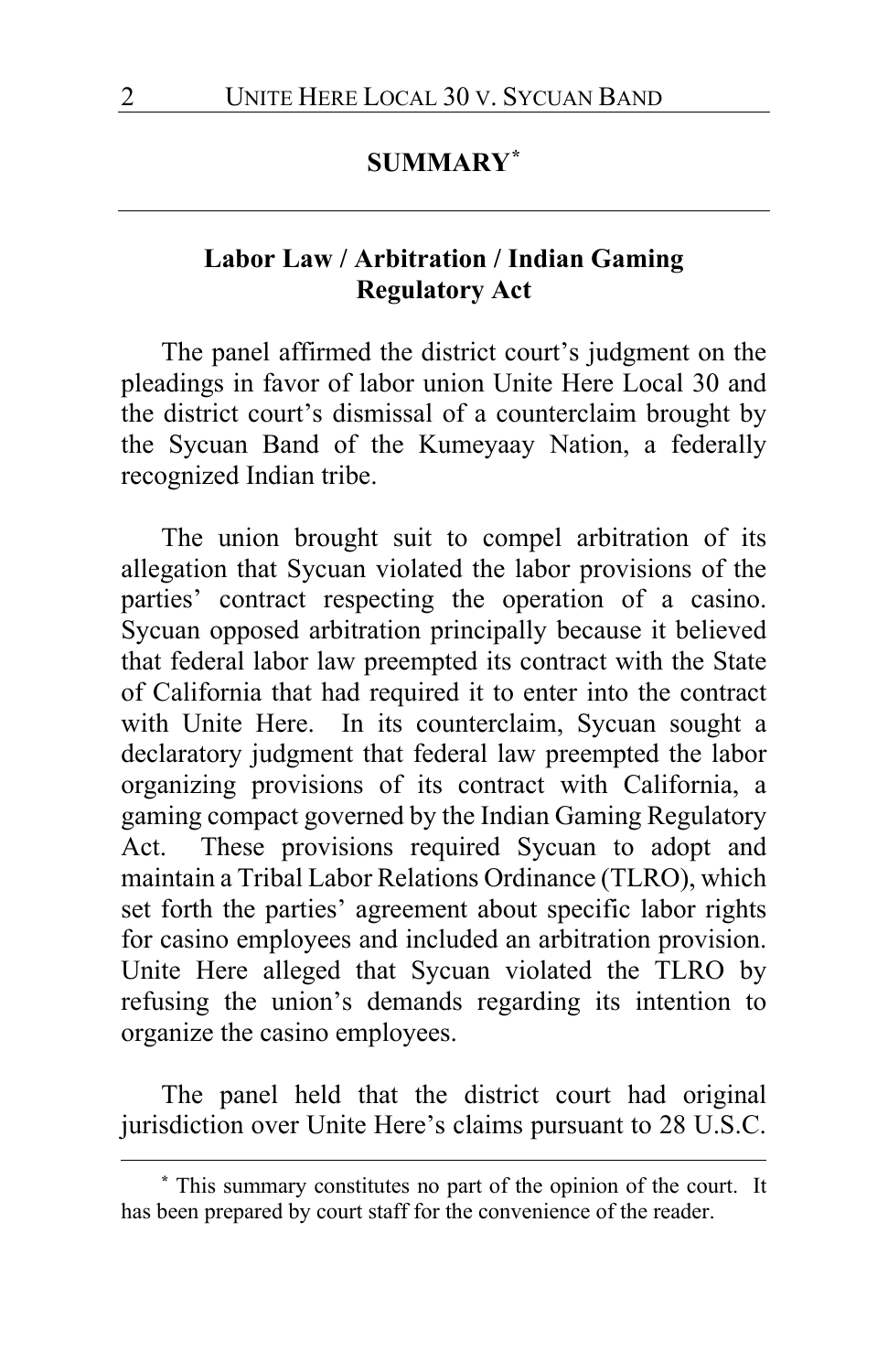§ 1331 and 29 U.S.C. § 185. The panel held that the district court had supplemental, but not original, jurisdiction over Sycuan's counterclaim because the Declaratory Judgment Act does not confer jurisdiction, and § 301 of the Labor Management Relations Act could not confer federal question jurisdiction because Sycuan's challenge was to the agreement between Sycuan and the State of California, rather than to a contract between an employer and a labor organization. The panel held that the district court did not abuse its discretion in declining to exercise its supplemental jurisdiction because adjudicating the counterclaim in federal court would interfere with the arbitrator's authority. The panel concluded that the district court was correct that the arbitrator should decide issues of contract validity, and the counterclaim rested on an issue of contract validity. Accordingly, the district court's declining to exercise supplemental jurisdiction served economy, convenience, and fairness. Further, as argued by the State of California in its amicus brief, Sycuan did not give the State notice before filing the counterclaim, as required by the gaming compact, and the State was not a party to this suit seeking to invalidate the compact.

Addressing contract formation, the panel held that Unite Here and Sycuan formed an agreement to arbitrate because, in the TLRA, Sycuan promised California that if any union made certain promises to the tribe, Sycuan would automatically enter into a bilateral contract with that union adopting the TLRO's terms. The panel concluded that Unite Here made such promises, and a contract was formed, because the TLRO was essentially an open-ended offer to any union to enter into a bilateral contract.

With respect to the validity of the contract between United Here and Sycuan, the panel declined to address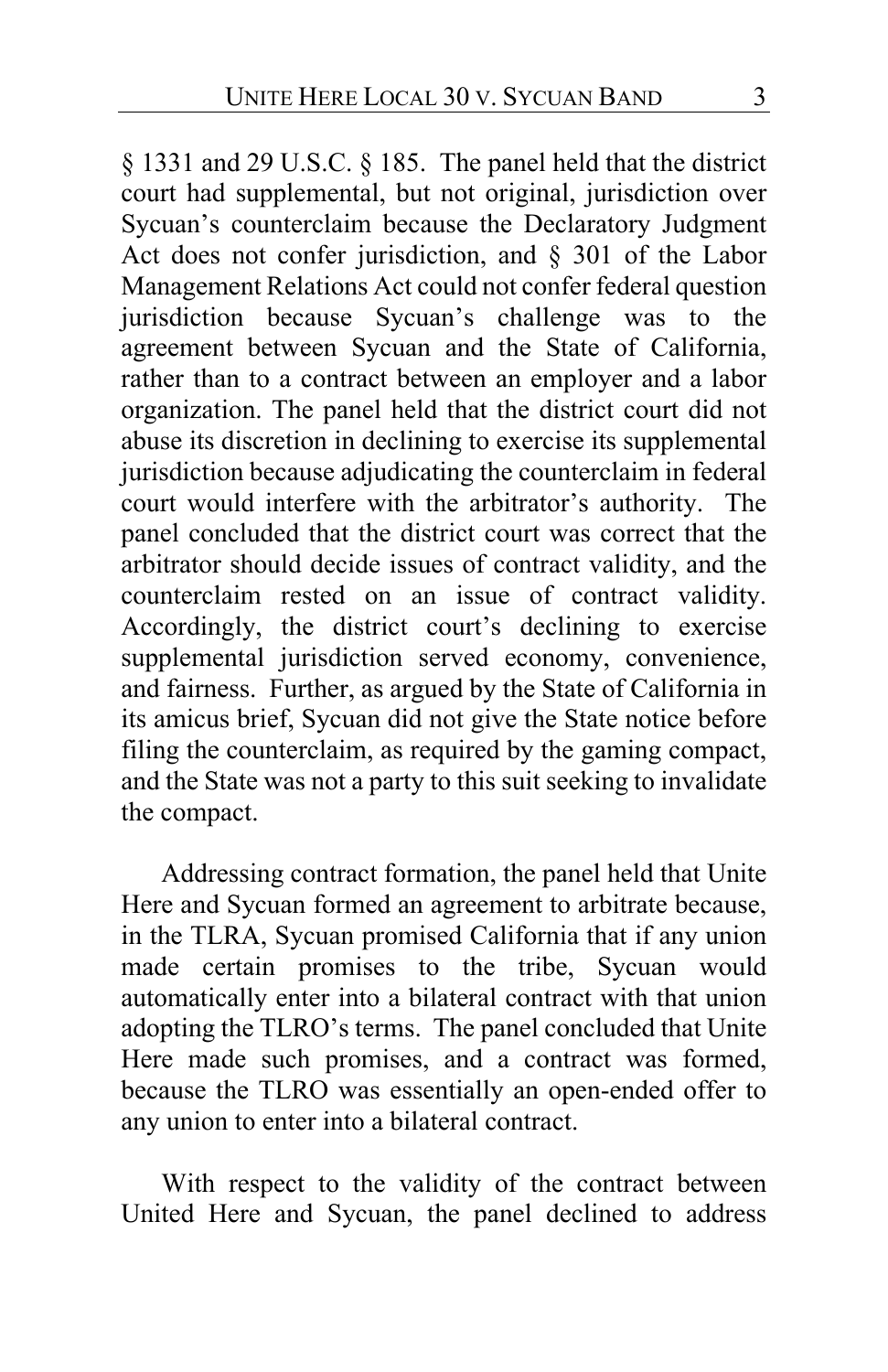Sycuan's argument that there was no enforceable promise to arbitrate because the National Labor Relations Act preempted the TLRO. The panel held that the preemption argument challenged the contract as a whole and therefore was a question for the arbitrator to decide. Rejecting Sycuan's argument that arbitrating NLRA preemption would infringe on its tribal sovereign immunity, the panel concluded that in the TLRO there was an express waiver of sovereign immunity from suit for the purpose of compelling arbitration.

## **COUNSEL**

Steven G. Biddle (argued), Van Allyn Goodwin, and Warsame Y. Hassan, Littler Mendelson P.C., San Diego, California, for Defendant-Appellant.

Kristin L. Martin (argued), McCracken Stemerman & Holsberry LLP, San Francisco, California, for Plaintiff-Appellee.

Rob Bonta, Attorney General; Sara J. Drake, Senior Assistant Attorney General; William P. Torngren, Supervising Deputy Attorney General; Paras Hrishikesh Midha, Deputy Attorney General; Office of the Attorney General, Sacramento, California; for Amicus Curiae State of California.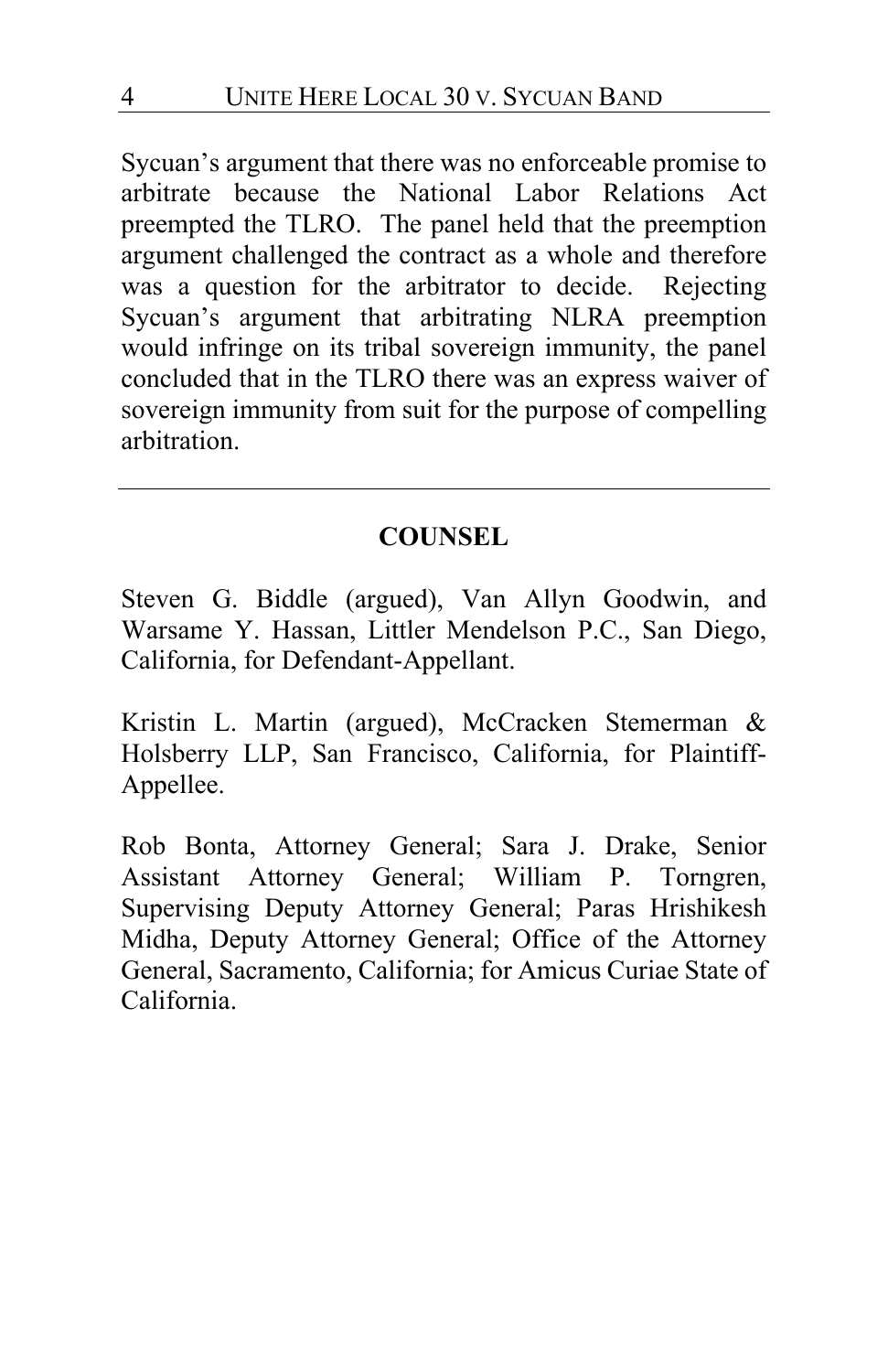#### **OPINION**

M. SMITH, Circuit Judge:

Appellant the Sycuan Band of the Kumeyaay Nation (Sycuan or Tribe), a federally recognized Indian tribe, seeks the reversal of the district court's order granting labor union, Unite Here Local 30's (Unite Here), motion for judgment on the pleadings with respect to its own complaint and motion to dismiss Sycuan's counterclaim for declaratory relief. Unite Here alleges that Sycuan violated the labor provisions of a contract between the two parties respecting the operation of a casino. The union brought suit to compel arbitration of that dispute pursuant to an arbitration clause contained in the contract. Sycuan opposes arbitration principally because the Tribe believes that federal labor law preempts its contract with the State of California that had required Sycuan to enter into the contract with Unite Here. In a counterclaim, Sycuan seeks a declaratory judgment that federal law preempts the labor organizing provisions of the agreement with California. We affirm the district court.

#### **BACKGROUND**

The Sycuan Casino Resort is located on the Tribe's reservation, and revenue from the operation of the casino provides funding for tribal governmental services and programs for the benefit of the Tribe. Under the rules of the federal Indian Gaming Regulatory Act (IGRA), tribes can only operate high-stakes casino games (known as Class III games) if they sign a gaming compact with the surrounding state, and that compact is approved by the Secretary of the Interior. 25 U.S.C. § 2710(d)(1), (3)(B). Tribal-state compacts may address "subjects that are directly related to the operation of gaming activities," 25 U.S.C. § 2710(d)(3)(C)(vii), including labor relations. *Coyote*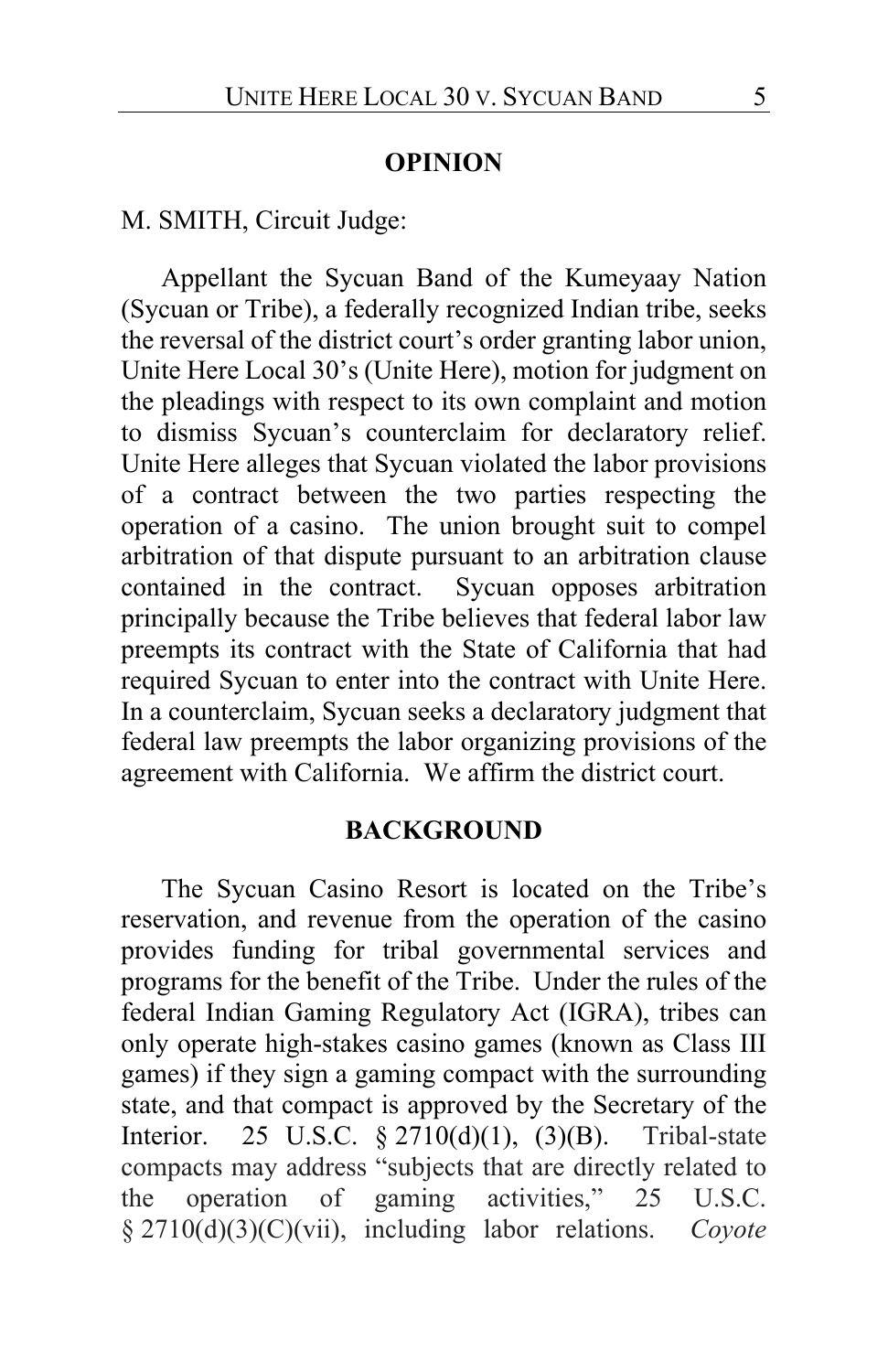*Valley Band of Pomo Indians v. California (In re Indian Gaming Related Cases)*, 331 F.3d 1094, 1115–16 (9th Cir. 2003).

The State of California and Sycuan entered into a compact in 2015 (Compact). Part of the Compact specified that Sycuan must adopt and maintain a Tribal Labor Relations Ordinance (TLRO), which was included in an appendix as a material part of the Compact. The TLRO sets forth the parties' agreement about specific labor rights for casino employees and allows labor unions to organize those employees. The TLRO also established procedures for organizing employees into unions. Section 13 of the TLRO provides for arbitration as the dispute resolution procedure for all issues arising under the TLRO. In Section 13(e), Sycuan waived its sovereign immunity against suits brought in state or federal court seeking to compel arbitration.

Section 7 of the TLRO is at issue in this appeal. In that section, Sycuan agreed "that if a union first offers in writing that it and its local affiliates will comply with [certain provisions of the TLRO] the Tribe shall comply with [other provisions]." Included in those provisions is a promise to "resolve all issues, including collective bargaining impasses, through the binding dispute resolution mechanisms set forth in Section 13." The TLRO further provides that a union making these promises "shall be deemed an offer to accept the entirety of this Ordinance as a bilateral contract between the Tribe and the union, and the Tribe agrees to accept such offer."

In November 2019, Unite Here made such an offer in a letter to Sycuan's top elected officer indicating the union's intention to organize Sycuan's casino employees. Unite Here then made demands of Sycuan in keeping with the terms of the TLRO, but arguably in excess of the rights and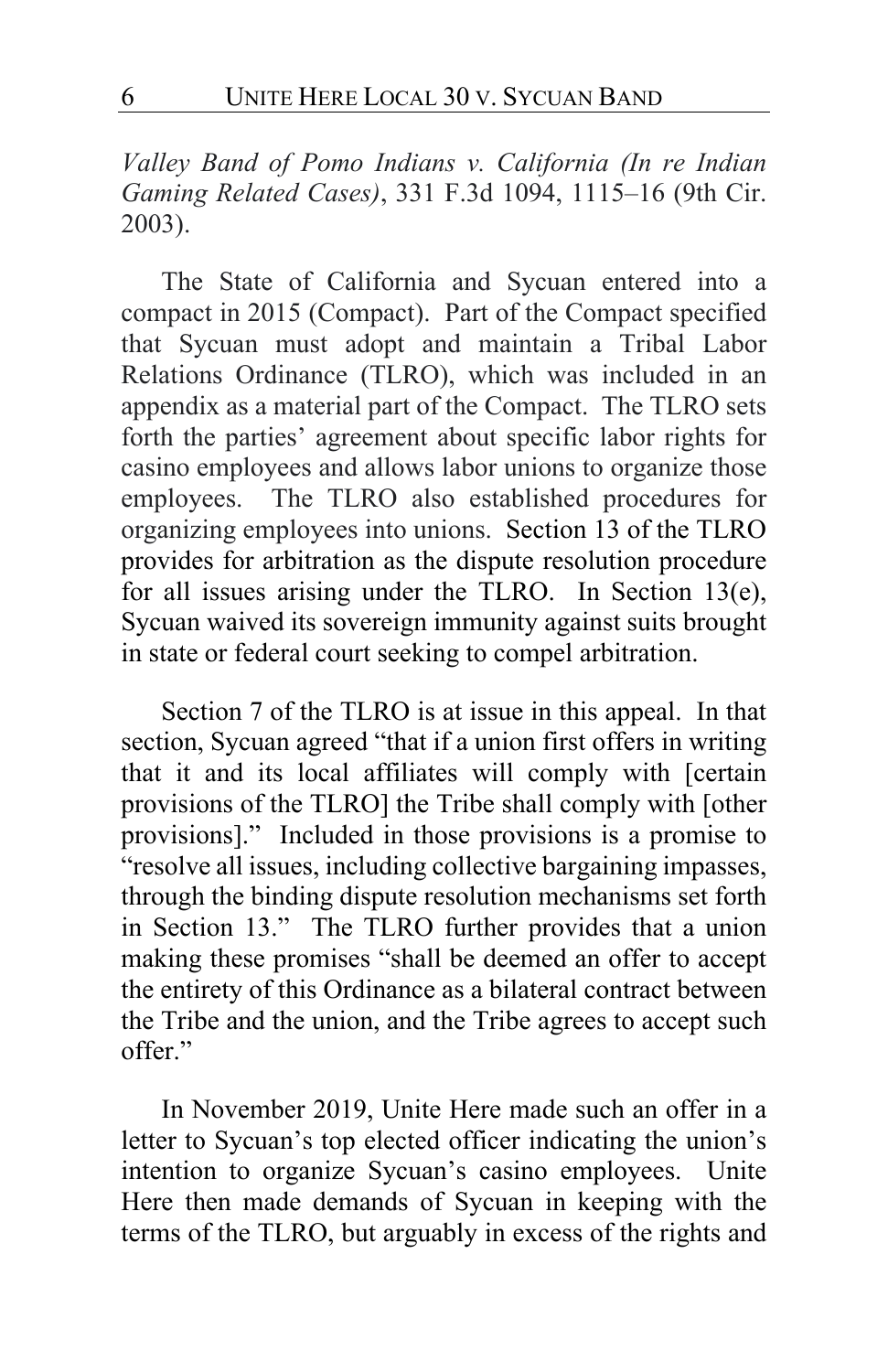obligations provided for in the National Labor Relations Act (NLRA). Sycuan refused Unite Here's demands. Unite Here sought to begin arbitration proceedings against Sycuan regarding these alleged TLRO violations, but Sycuan informed the American Arbitration Association that it would not participate in the arbitration. Sycuan stated that it believed that portions of the TLRO, including the arbitration provision and delegation clause, were not valid because the agreement is preempted by the NLRA.

Unite Here filed a complaint in the United States District Court for the Southern District of California alleging that Sycuan violated the Compact's TLRO and asking the court to compel arbitration in accordance with the TLRO's dispute resolution provisions. Unite Here first contended that pursuant to TLRO Section 7, Sycuan entered into a contract with them when Sycuan received Unite Here's offer letter. Unite Here alleged that Sycuan breached their contract by: (1) not giving Unite Here a list of employees' names and contact information, (2) telling employees that it opposes their unionizing, (3) not allowing Unite Here's representative to enter the casino, and (4) not facilitating the dissemination of information from Unite Here to employees. Sycuan filed an answer asserting: (a) the NLRA preempts the TLRO, (b) there is no binding bilateral agreement between Unite Here and Sycuan, (c) parts of the TLRO are unenforceable because the terms are not sufficiently definite, and (d) Sycuan did not waive its sovereign immunity with respect to Unite Here or NLRA preemption. Sycuan also filed a counterclaim for declaratory relief claiming that: (1) the NLRA preempts portions of the TLRO, so the dispute between Sycuan and Unite Here is not arbitrable; and (2) Sycuan may still assert its sovereign immunity.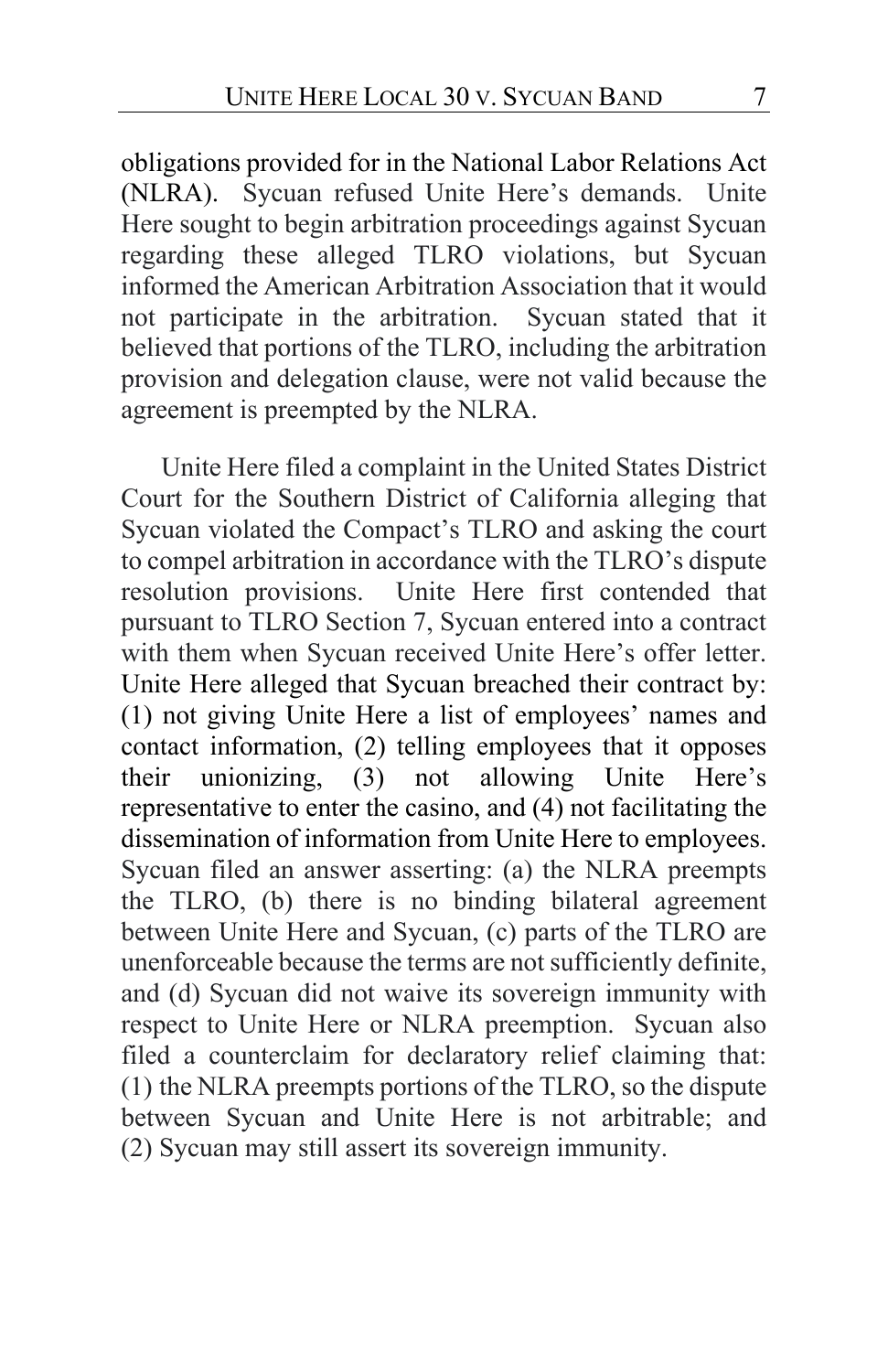Unite Here filed a motion to dismiss the counterclaim asking the court to decline supplemental jurisdiction over the counterclaim for prudential reasons and a motion for judgment on the pleadings to compel Sycuan to participate in arbitration. Sycuan opposed both motions arguing, among other things, that: (1) Sycuan and Unite Here did not mutually and voluntarily enter into an agreement to arbitrate the dispute at issue; (2) the contract between Sycuan and Unite Here is unenforceable because it lacks sufficiently definite terms and constitutes an "agreement to agree;" and (3) Sycuan did not waive its sovereign immunity to suit with respect to Unite Here or the claims alleged.

The district court granted Unite Here's motion for judgment on the pleadings and dismissed Sycuan's counterclaim. The district court also concluded that there is a bilateral contract between Sycuan and Unite Here in which both agreed to comply with the arbitration provision of the TLRO, and that the remaining disputes must be decided by the arbitrator.

#### **ANALYSIS**

#### **I. Standard of Review**

A district court must grant a motion for judgment on the pleadings when there is no issue of material fact, and the moving party is entitled to judgment as a matter of law. *Fleming v. Pickard*, 581 F.3d 922, 925 (9th Cir. 2009). "All allegations of fact by the party opposing the motion are accepted as true, and are construed in the light most favorable to that party." *Gen. Conf. Corp. of Seventh-Day Adventists v. Seventh-Day Adventist Congregational Church*, 887 F.2d 228, 230 (9th Cir. 1989). We review the granting of such a motion de novo. *Lyon v. Chase Bank USA, N.A.*, 656 F.3d 877, 883 (9th Cir. 2011). We also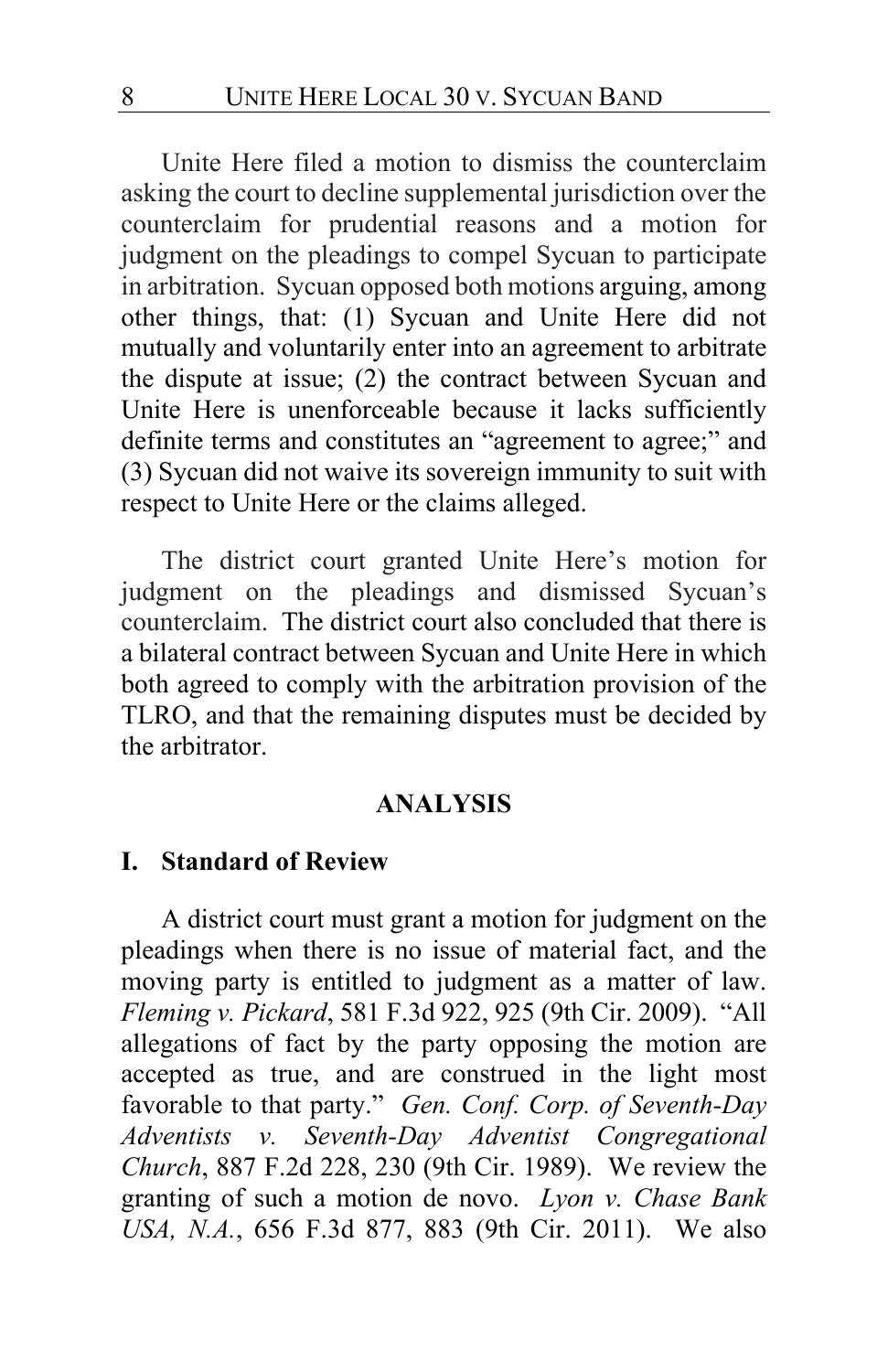review an order compelling arbitration de novo. *SEIU Loc. 121RN v. Los Robles Reg'l Med. Ctr.*, 976 F.3d 849, 852 (9th Cir. 2020). Disputes about contract formation are a question of law, unless the parties contest material facts. *United States v. Mujahid*, 799 F.3d 1228, 1237–38 (9th Cir. 2015). We review for abuse of discretion a district court's decision to exercise or not exercise supplemental jurisdiction. *Carlsbad Tech., Inc. v. HIF Bio, Inc.*, 556 U.S. 635, 639 (2009).

#### **II. Jurisdiction**

We have appellate jurisdiction pursuant to 28 U.S.C. § 1291. The district court had original jurisdiction over Unite Here's claims pursuant to 28 U.S.C. § 1331 and 29 U.S.C. § 185.

The district court correctly concluded that it had supplemental, but not original, jurisdiction over Sycuan's counterclaim, and did not abuse its discretion in declining to exercise that jurisdiction. District courts have supplemental jurisdiction over "claims that are so related to claims in the action within such original jurisdiction that they form part of the same case or controversy." 28 U.S.C. § 1367(a). In its counterclaim, Sycuan seeks a declaratory judgment that the NLRA preempts inconsistent portions of the TLRO. The legal and factual issues in Unite Here's claims and Sycuan's counterclaim are sufficiently similar that the district court did have supplemental jurisdiction because they form a part of the same case or controversy concerning the meaning and effect of the TLRO.

Sycuan argues, however, that the district court abused its discretion in declining to exercise supplemental jurisdiction over Sycuan's counterclaim. Courts can decline to exercise supplemental jurisdiction for compelling reasons, 28 U.S.C.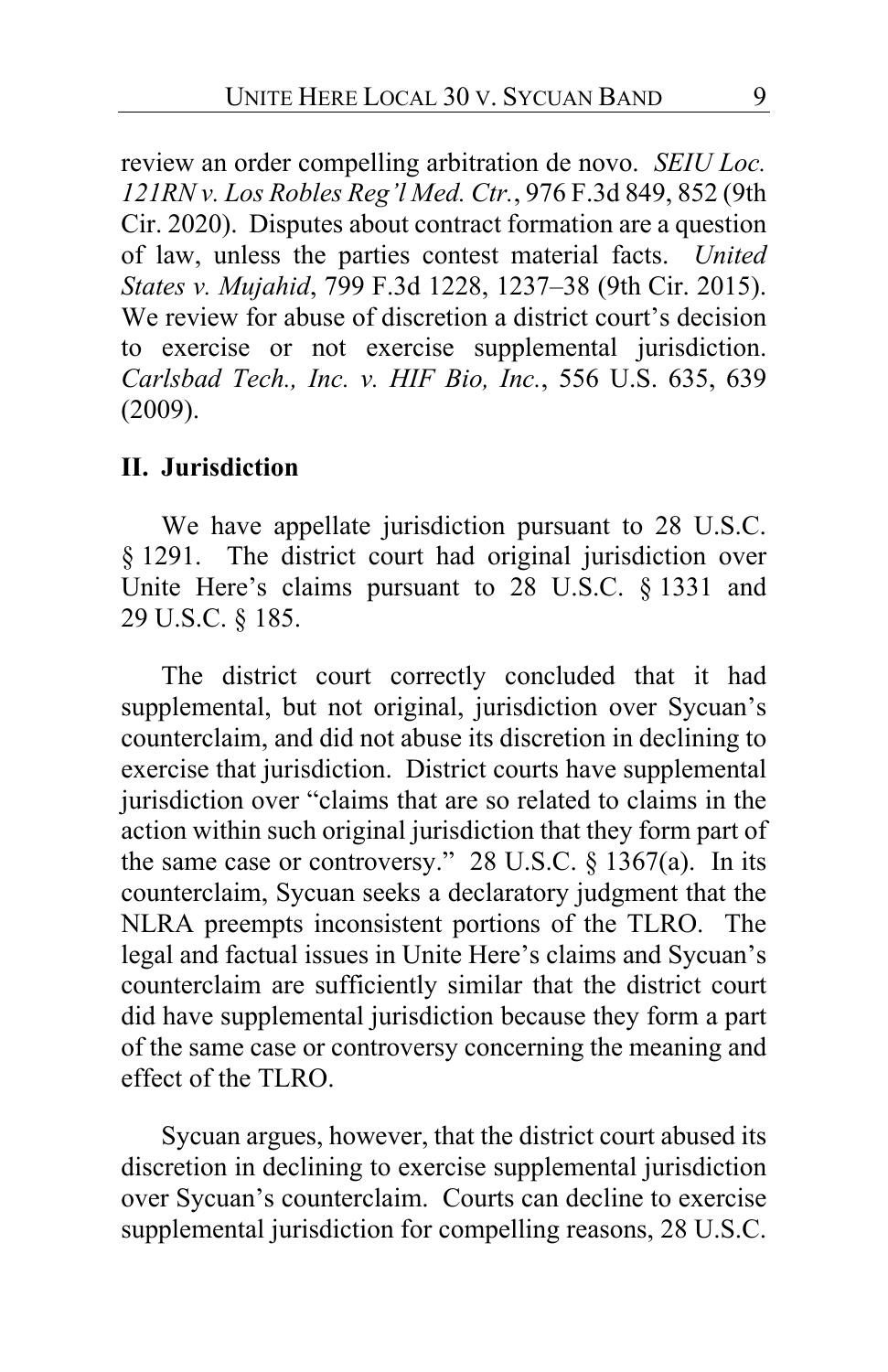$§ 1367(c)(4)$ , in line with the principles of economy, convenience, fairness, and comity. *See Arroyo v. Rosas*, 19 F.4th 1202, 1205 (9th Cir. 2021). The district court in this case declined supplemental jurisdiction here because adjudicating the counterclaim in federal court "would interfere with the arbitrator's authority." Citing *Buckeye Check Cashing, Inc. v. Cardegna*, 546 U.S. 440, 446 (2006), the district court concluded that the primary issue in the counterclaim was the contract's validity, which should be considered by the arbitrator, not the court. Because the district court was correct that the arbitrator should decide issues of contract validity, as discussed below, and the counterclaim rests on an issue of contract validity, the district court's declining to exercise supplemental jurisdiction served economy, convenience, and fairness. The district court did not abuse its discretion in declining to exercise supplemental jurisdiction.

The State of California (State), in its amicus brief, also agrees that the district court appropriately declined to exercise supplemental jurisdiction because Sycuan failed to follow the Compact's dispute resolution process. The State says that, according to the terms of the Compact, Sycuan was required to give California notice and then attempt to resolve the issue through the Compact's dispute resolution process before filing the counterclaim, which it did not. The State also takes issue with Sycuan's litigating Compact interpretation in a case where the State is not a party and argues that it must be a party to a suit seeking to invalidate any material term to the Compact. We agree with the State and conclude that its arguments were also compelling reasons for the district court not to exercise supplemental jurisdiction.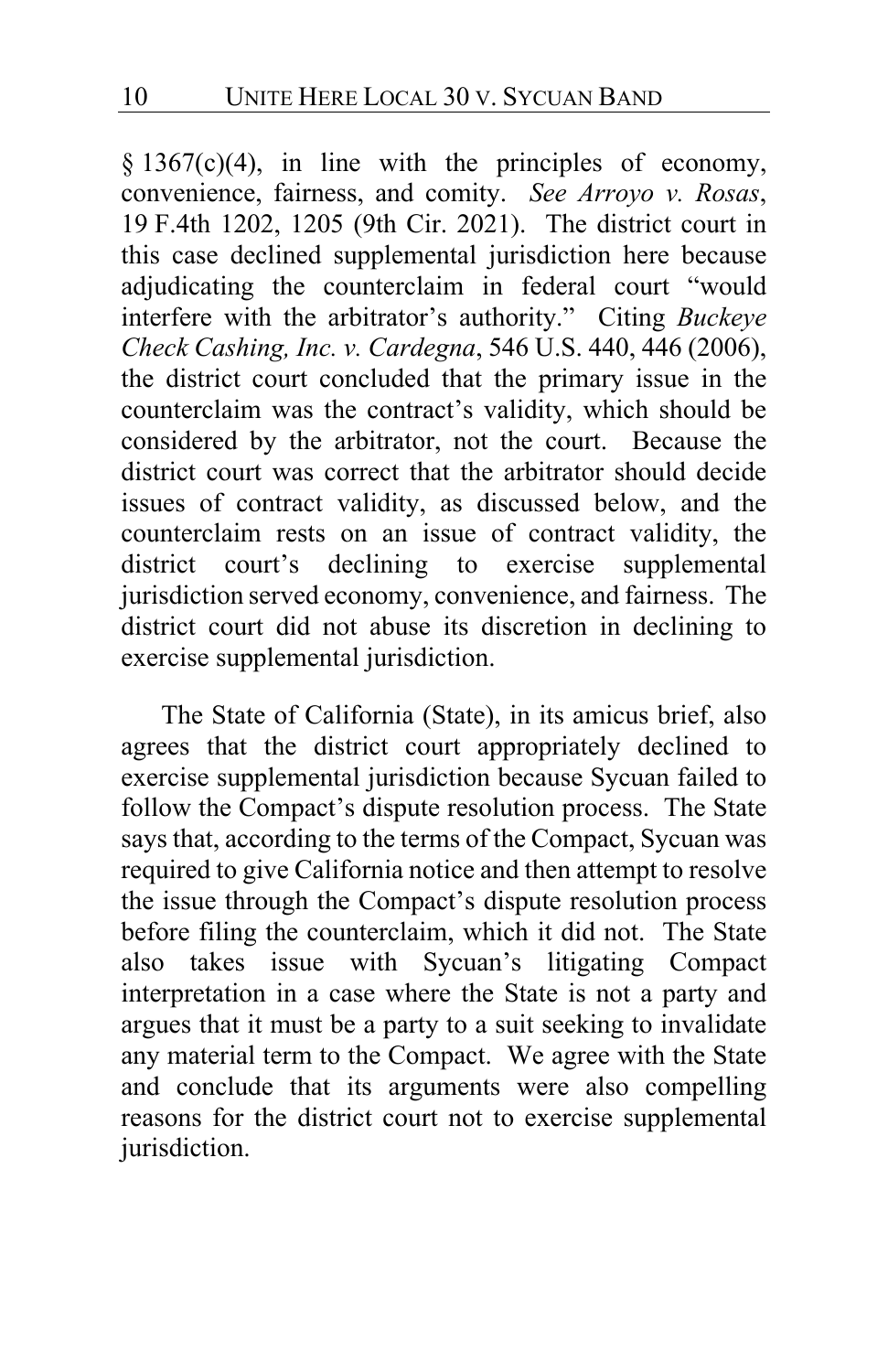In the alternative, Sycuan argues that the district court had original, federal question jurisdiction over its counterclaim. Federal question jurisdiction covers cases "arising under the Constitution, laws, or treaties of the United States." 28 U.S.C. § 1331. "A case 'arises under' federal law either where federal law creates the cause of action or 'where the vindication of a right under state law necessarily turn[s] on some construction of federal law.'" *Republican Party of Guam v. Gutierrez*, 277 F.3d 1086, 1088–89 (9th Cir. 2002) (alteration in original) (citing *Franchise Tax Bd. of Cal. v. Constr. Laborers Vacation Tr. for S. Cal.*, 463 U.S. 1, 8–9 (1983)). Sycuan argues its counterclaim arises under federal law because its declaratory judgment claim concerns the preemptive effect of a federal statute, the NLRA.

Sycuan is incorrect; the district court did not have original jurisdiction over the counterclaim. The Declaratory Judgment Act is a procedural device only and requires a separate independent basis for jurisdiction. 28 U.S.C. § 2201(a); *Skelly Oil Co. v. Phillips Petroleum Co.*, 339 U.S. 667, 671 (1950). Sycuan contends there is an independent basis for jurisdiction because the claim for a declaratory judgment arises out of a controversy about the application of the NLRA. However, under the well-pleaded complaint rule the federal question must be present on the face of a properly pleaded complaint and a "defense is not part of a [claimant]'s properly pleaded statement of his or her claim." *Rivet v. Regions Bank of La.*, 522 U.S. 470, 475 (1998). For declaratory judgments, "courts apply the well-pleaded complaint rule to the impending or threatened action, rather than the complaint seeking declaratory relief." *Stillaguamish Tribe of Indians v. Washington*, 913 F.3d 1116, 1118 (9th Cir. 2019); *see also Alton Box Bd. Co. v. Esprit de Corp.*, 682 F.2d 1267, 1274 (9th Cir. 1982). Here,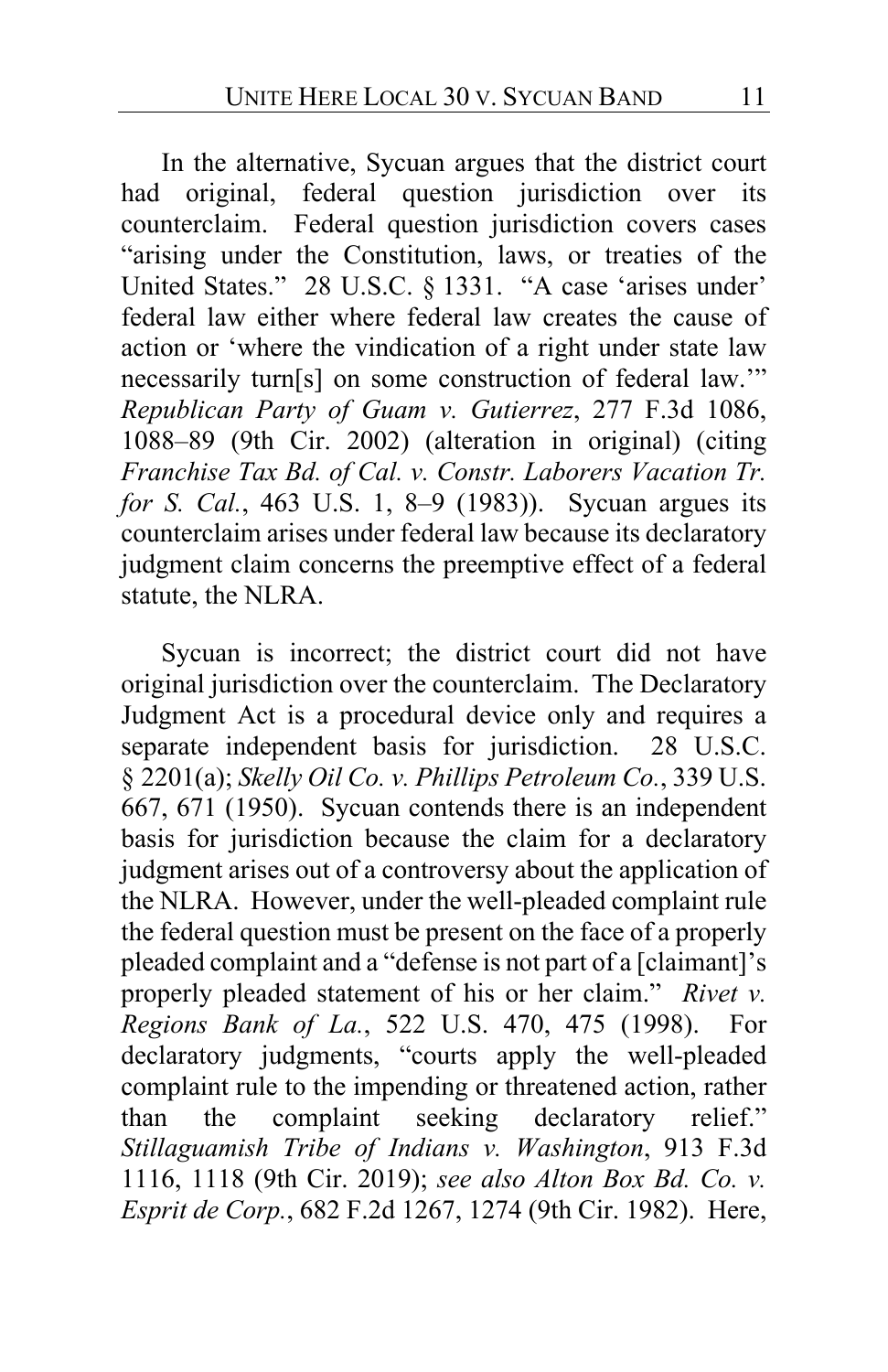that impending or threatened action is Unite Here's claim for an order compelling arbitration. Although styled as a counterclaim for declaratory relief, Sycuan raises preemption as a defense to Unite Here's claim. Under these circumstances, federal question jurisdiction cannot arise from such a defense.

Further, the subject matter jurisdiction for Unite Here's claim to compel arbitration rests on Section 301(a) of the Labor Management Relations Act, which gives subject matter jurisdiction to federal courts "for violation[s] of contracts between an employer and a labor organization." 29 U.S.C. § 185(a). There is jurisdiction over the claim for an order compelling arbitration because Unite Here alleges that Sycuan (the employer) violated a contract with Unite Here (a labor organization). But Section 301 cannot give original jurisdiction over the counterclaim challenging the TLRO's validity because the challenge is to the agreement between Sycuan and the State of California, not a contract between an employer and a labor organization. There is no federal question jurisdiction for the declaratory relief counterclaim.

# **III. Formation of the Contract between Unite Here and Sycuan**

Sycuan contends that the district court cannot compel arbitration because there was no agreement between the parties to arbitrate. This is a question of contract formation and courts generally decide whether the parties formed a contract before compelling arbitration. *See Granite Rock Co. v. Int'l Bhd. of Teamsters*, 561 U.S. 287, 296 (2010).

The parties do not dispute the material facts about the formation of the contract. As part of the Compact with California, Sycuan agreed to adopt and maintain the TLRO.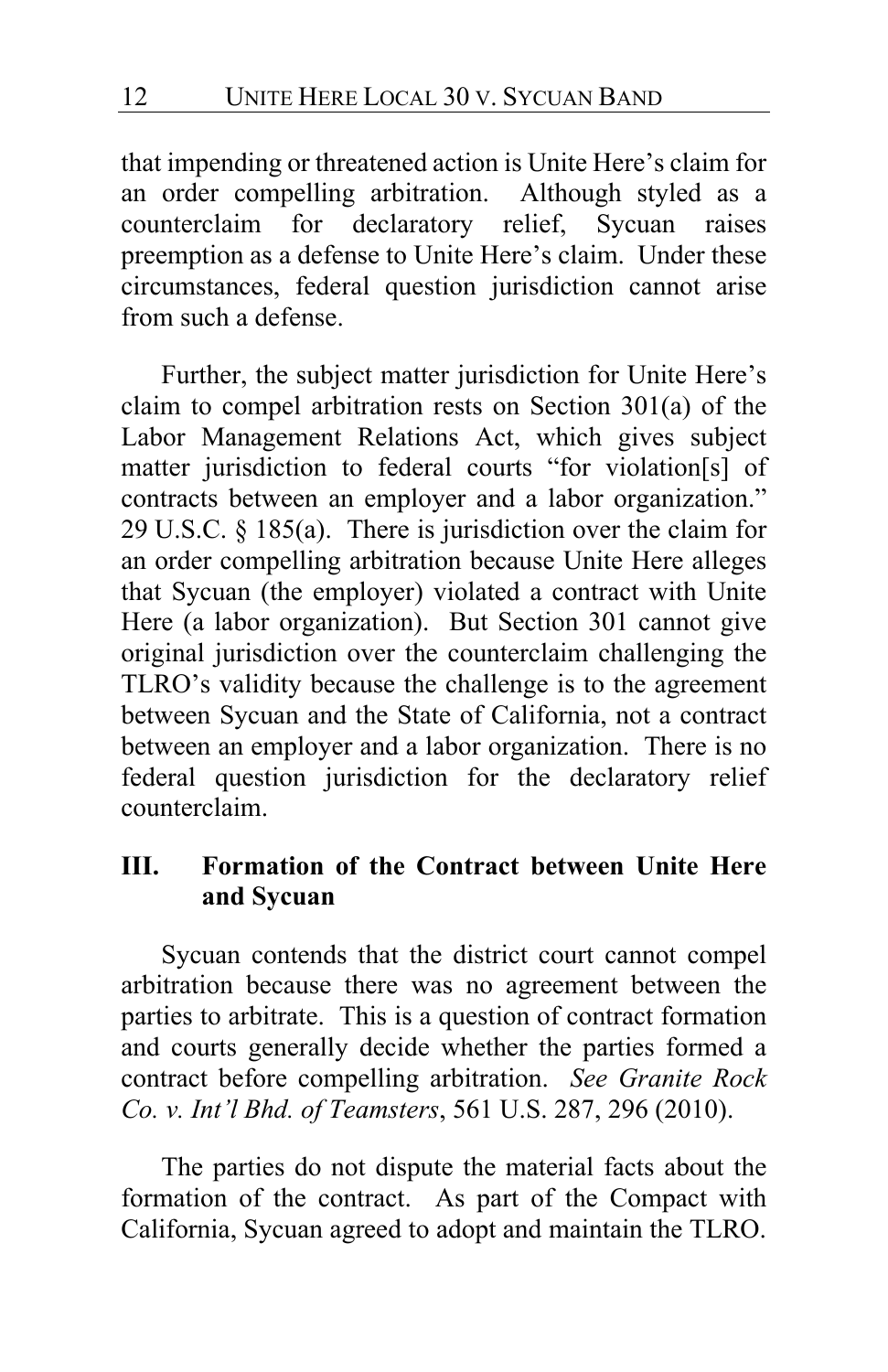In the TLRO, Sycuan promised California that if any union made certain promises contained in Section 7(b) of the TLRO to the Tribe, Sycuan would automatically enter into a bilateral contract with that union adopting the TLRO's terms. Unite Here sent Sycuan a letter in November 2019, notifying the Tribe of its intent to organize and promising to comply with Section 7(b) of the TLRO. According to the promises Sycuan made to California, upon the receipt of this letter, a contract was immediately formed between Unite Here and Sycuan.

Normally, "an ordinance . . . does not amount to an offer since it merely evidences the municipal corporation's intent to do something in the future, but does not thereby make a promise that it shall be done." 1 Williston on Contracts  $\S$  4:9 (4th ed.). But if the ordinance is thereby communicated to another, "in such a way as to lead that other to believe that no further assent by the communicator is necessary, it may become an offer." *Id*. Here, when Sycuan promised California that it would adopt and maintain the TLRO, Sycuan communicated to the union that no further assent was necessary. The TLRO is essentially an open-ended offer to any union to enter into a bilateral contract. When Unite Here sent the November 2019 letter and made promises to Sycuan, Unite Here accepted Sycuan's offer. As consideration for the contract, Unite Here made the promises contained in Section 7(b)—i.e., promises not to disparage the Tribe, attempt to influence the outcome of tribal elections, engage in economic disruption at the casino or strike-related picketing on tribal lands. When Sycuan received the November 2019 letter, an enforceable contract was formed.

Sycuan claims that it never formed a contract with Unite Here because the TLRO is an unenforceable agreement to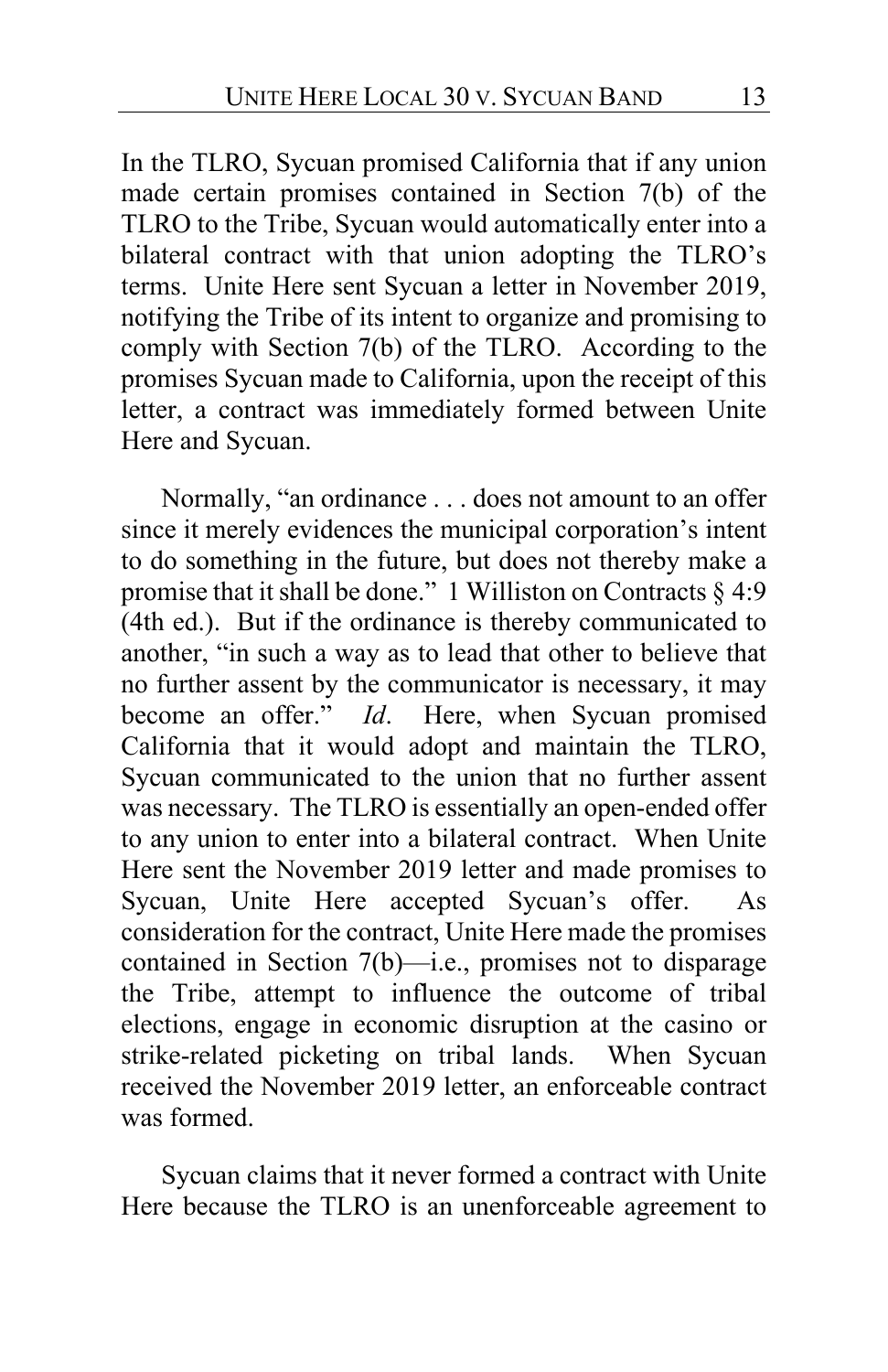agree because the TLRO's terms are not sufficiently definite. However, the terms of the contract were definitively established in the TLRO without any further negotiation between the union and the Tribe. Section 7(d) leaves little ambiguity. By its terms, any union's Section 7(b) promises constitute an offer to accept all of the TLRO's terms as a bilateral contract and Sycuan was bound to accept this offer. The terms were definite, there was nothing left to negotiate, and a contract was formed.

# **IV. Validity of the Contract between Unite Here and Sycuan**

Sycuan argues that the district court erred because its answer and counterclaim raise a valid affirmative defense of preemption. Sycuan contends that if the NLRA preempts the TLRO, there is no enforceable promise to arbitrate. Sycuan is mistaken.

A defense that a law invalidates a contract with an arbitration provision is an issue for the arbitrator to decide. *Buckeye Check Cashing, Inc.*, 546 U.S. at 444–46; *Prima Paint Corp. v. Flood & Conklin Mfg. Co.*, 388 U.S. 395, 397, 402–04 (1967). In *Buckeye Check Cashing*, the Supreme Court distinguished between a "challenge[] specifically [to] the validity of the agreement to arbitrate" and a "challenge[] [to] the contract as a whole, either on a ground that directly affects the entire agreement (e.g., the agreement was fraudulently induced), or on the ground that the illegality of one of the contract's provisions renders the whole contract invalid." *Id.* at 444. A court should decide only challenges to "the arbitration clause itself." *Id.* at 445–46*.* Challenges to "the contract's validity [are] considered by the arbitrator in the first instance." *Id*. *Rent-A-Ctr., W., Inc. v. Jackson*, 561 U.S. 63 (2010) reaffirmed this rule.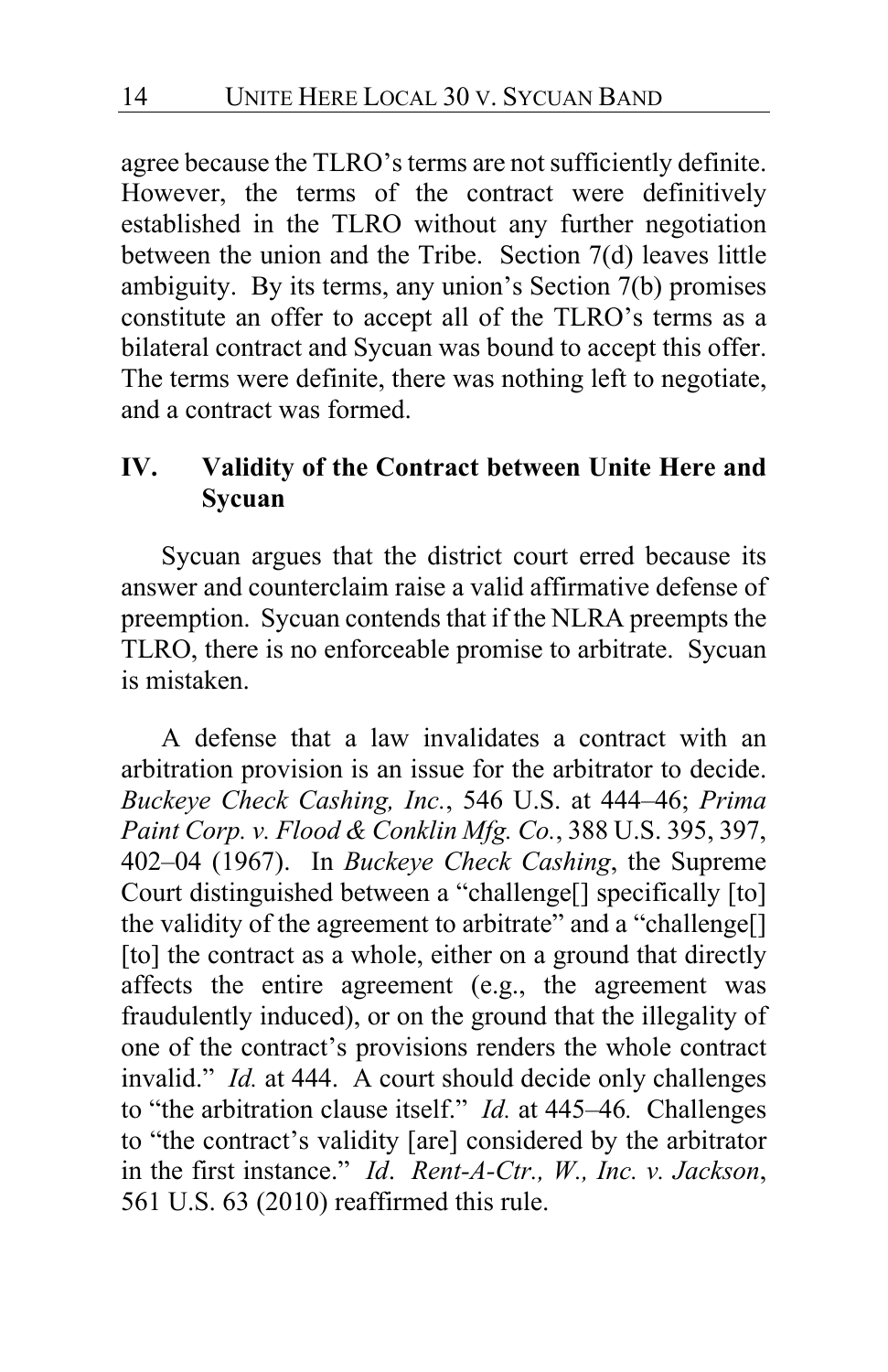Sycuan's preemption argument is a challenge to the contract as a whole, not the arbitration clause. Sycuan says, "the Complaint is barred because the purported Tribal Labor Relations Ordinance, including any arbitration provisions contained therein, are preempted by the National Labor Relations Act, 29 U.S.C. § 151, et seq., and, therefore, is unenforceable where such provisions conflict with the NLRA." Sycuan does not argue that the arbitration clause itself is invalid. Rather, Sycuan challenges the contract as a whole and so the preemption argument is for the arbitrator to decide. *See Buckeye Check Cashing*, 546 U.S. at 445–46.

Sycuan also argues that, if a contact does exist, the issue of NLRA preemption is outside the scope of the arbitration provisions of the TLRO.We can decide this issue because generally "courts will decide which issues are arbitrable." *Oracle Am., Inc. v. Myriad Grp. A.G.*, 724 F.3d 1069, 1072 (9th Cir. 2013). The TLRO states that "[a]ll issues shall be resolved exclusively through the binding dispute resolution mechanisms herein." Sycuan argues that "all issues" means all issues arising under the TLRO, and the TLRO does not mention the NLRA, preemption, or conflicts of law. Preemption is not excluded from the arbitration agreement. The arbitration agreement does not, and need not, cover only specifically identified disputes, *Buckeye Check Cashing, Inc.*, 546 U.S. at 443–44, and federal courts apply a presumption in favor of arbitrability, *United Steelworkers of Am. v. Warrior & Gulf Nav. Co.*, 363 U.S. 574, 582–83 (1960). The arbitration clause here is broad and covers "[a]ll issues" under the contract. Preemption as a defense to an alleged breach is an issue covered by the contract.

Sycuan also argues that arbitrating NLRA preemption infringes on its sovereign immunity, which it claims it has not waived. "[A] waiver of [tribal] sovereign immunity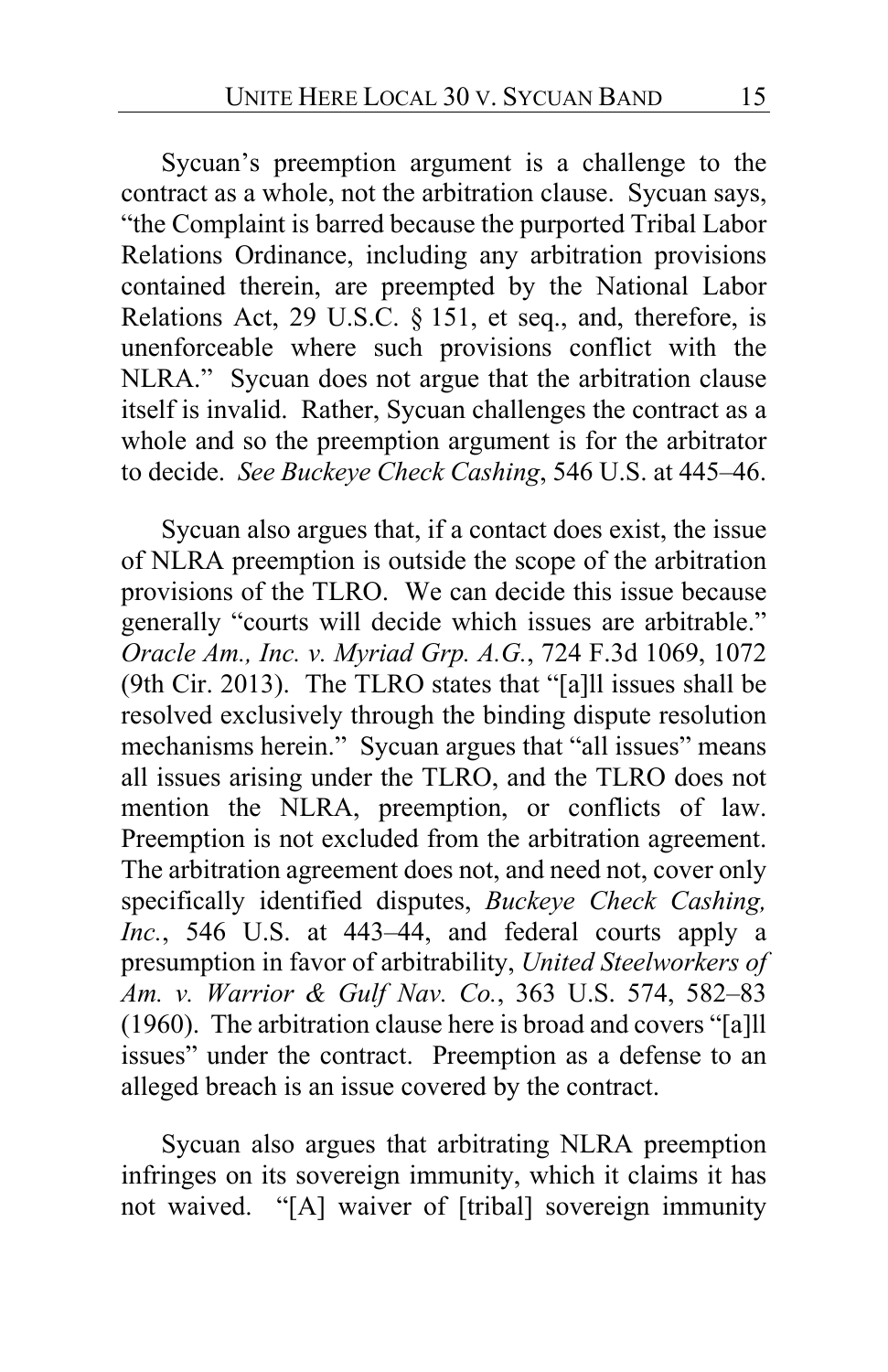'cannot be implied but must be unequivocally expressed.'" *Santa Clara Pueblo v. Martinez*, 436 U.S. 49, 58 (1978) (quoting *United States v. Testan*, 424 U.S. 392, 399 (1976)). Sycuan admits that it waived immunity for disputes "arising<br>under" the TLRO. Sycuan denies, however, waiving Sycuan denies, however, waiving sovereign immunity "with respect to the issue of NLRA preemption" because such a waiver was not clear and unequivocal. Sycuan also contends that NLRA preemption is a threshold issue that the district court should consider before sending the underlying claims to arbitration because if the NLRA preempts the TLRO then the waiver of sovereign immunity may also be preempted and arbitrating sovereign immunity is contrary to the principles of sovereign immunity.

Here, there was an express waiver of tribal sovereign immunity as Sycuan agreed in Section 13(e) of the Compact's TLRO to waive its immunity from suit for the purpose of compelling arbitration. Further, when a tribe agrees to judicial enforcement of an arbitration agreement it waives its immunity concerning that agreement. *See C & L Enters. v. Citizen Band Potawatomi Indian Tribe of Okla.*, 532 U.S. 411, 418–20 (2001). Sycuan cites no law supporting its argument that the arbitration agreement must expressly list all issues to which the Tribe waives sovereign immunity. There is no sovereign immunity to arbitration because a party is only obligated to arbitrate when that party agreed to arbitrate, as Sycuan did here.

Because the validity of the contract and the issue of preemption are for the arbitrator to decide, we do not examine the arguments or express a view on them here.